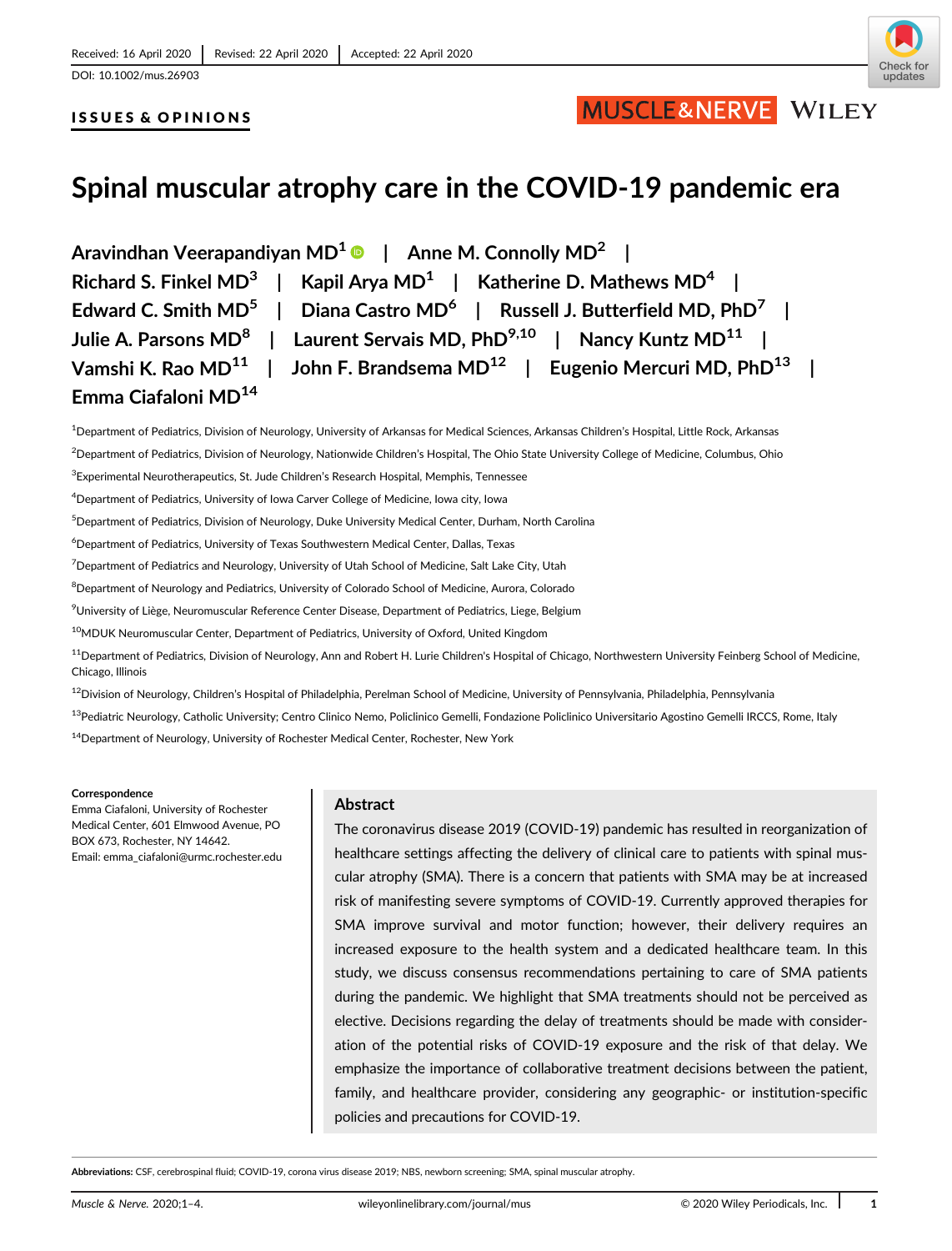### KEYWORDS

corona, epidemic, guidelines, pandemic, SMA, treatment

## 1 | INTRODUCTION

Coronavirus disease 2019 (COVID-19) caused by the severe acute respiratory syndrome coronavirus-2 (SARS-CoV-2) is a pandemic and public health emergency. The virus spreads efficiently and rapidly from person to person, and COVID-19 symptoms include fever, cough, fatigue, shortness of breath, sore throat, headache, diarrhea, and reduced taste sensation. Severe manifestations, including pneumonia, acute respiratory distress syndrome, and death are more common in older patients and those with medical co-morbidities. $1-3$ Nevertheless, several unexpected deaths have been reported in previously healthy young adults and teenagers.<sup>4,5</sup> A recent US Centers for Disease Control and Prevention mortality and morbidity weekly report note that the majority of hospitalized children with COVID-19 in the United States for whom the information was available had one or more underlying medical conditions such as chronic lung disease, cardiovascular disease, and immunosuppression.<sup>6</sup> Management is supportive as there is no specific antiviral treatment currently available. Social distancing, the most important intervention to limit the spread of COVID-19 $<sup>6-8</sup>$  has necessitated reorganization of healthcare prac-</sup> tice. Though emergent and urgent care continue to be provided to patients in hospital and office settings, elective and nonurgent services are now being provided by telehealth or are being rescheduled.<sup>9</sup>

Currently available US Food and Drug Administration-approved therapies for spinal muscular atrophy (SMA), nusinersen and onasemnogene abeparvovec-xioi, $10^{-12}$  are life altering and are reshaping the natural history of the disease, resulting in improved survival and motor function. These treatments, however, are not a cure, and patients continue to live with substantial comorbidity, especially symptomatic infantile onset patients who may have pulmonary compromise and require daily supportive care.<sup>13</sup> Patients with SMA are at increased risk of respiratory infections in general, and may be at an increased risk of manifesting severe symptoms of COVID-19. Currently, there are no data on how the COVID-19 public health emergency and resultant healthcare restructuring have impacted the care of SMA patients. Both approved treatments require an increased exposure to the health system around their delivery. Peer-reviewed published literature pertaining to COVID-19 and SMA is lacking.

We assembled an expert panel of neuromuscular specialists to provide recommendations related to SMA care during this public health emergency. Expert leaders in SMA from across the United States and Europe were identified and invited to join the panel. The primary mode of communication was email for thorough point-by-point review to reach a consensus. There were no dissenting opinions with regard to the final recommendations. This report, therefore, reflects the consensus opinion of the authors.

First and foremost, patients with SMA and their families should follow national, and local guidelines as well as any additional recommendations for people at risk for serious illnesses from COVID-19.<sup>14,15</sup> Patients and families should also follow the guidelines pertaining to COVID-19 at the institutions where they receive their health care.

Surging COVID-19 rates are placing a tremendous burden on the healthcare system and healthcare providers, resulting in interruption of elective and/or nonemergent services and procedures. In some instances, this has interfered with planned treatments for SMA patients. SMA treatments are critical to the health and wellbeing of these patients and should not be perceived as elective or nonurgent. This is especially true for young children with infantile onset SMA.

Nusinersen is given intrathecally with the recommended schedule of four loading doses in the first 2 months followed by maintenance doses every 4 months. The US package insert addresses missed nusinersen dosing, noting that if a loading dose is delayed or missed, administer it as soon as possible, with at least 14 days between doses, and continue dosing as prescribed. If a maintenance dose is delayed or missed, administer as soon as possible and continue dosing every 4 months.<sup>10</sup>

In response to a request for more information from Biogen around this issue, the company was able to share pharmacokinetic modeling data based on cerebrospinal fluid (CSF) and plasma samples from 370 patients who participated in the clinical development program (Biogen data on file; personal communication by means of email and telephone call). Higher nusinersen CSF exposure correlated with greater efficacy in motor outcome scales as well as greater decline in neurofilament levels. To maintain higher CSF exposure, the drug should be administered every 4 mo. $16-18$  Based on the modeling in the maintenance phase, a one-time delay of 1 month results in approximately a 10% decrease in CSF exposure. If the patient continues with the original maintenance dosing schedule, the CSF steady state is restored. As an example, if a patient misses a dose at 4 months and instead receives it at 6 months, the subsequent dose of nusinersen would be given 2 months later as originally scheduled and the CSF steady state exposure is restored. If, instead, the original dosing timeline is altered, and the subsequent dose is given 4 months after the delayed dose, there is a prolonged delay to restore CSF steady state exposure. Every effort should be made to give a missed dose of nusinersen as soon as possible, and maintain the original dosing timeline to maximize the benefit of treatment.

Onasemnogene abeparvovec-xioi gene transfer is administered as a onetime intravenous infusion over 60 min followed by a few hours of observation in a controlled setting in the hospital, then several weeks of careful outpatient management and laboratory monitoring while immune-suppressed from corticosteroid treatment. Patients with SMA who receive onasemnogene abeparvovec-xioi require oral corticosteroids for at least 2 mo. Patients on corticosteroids should be advised not to discontinue these unless specifically discussed with, and approved by, their treating neurologist.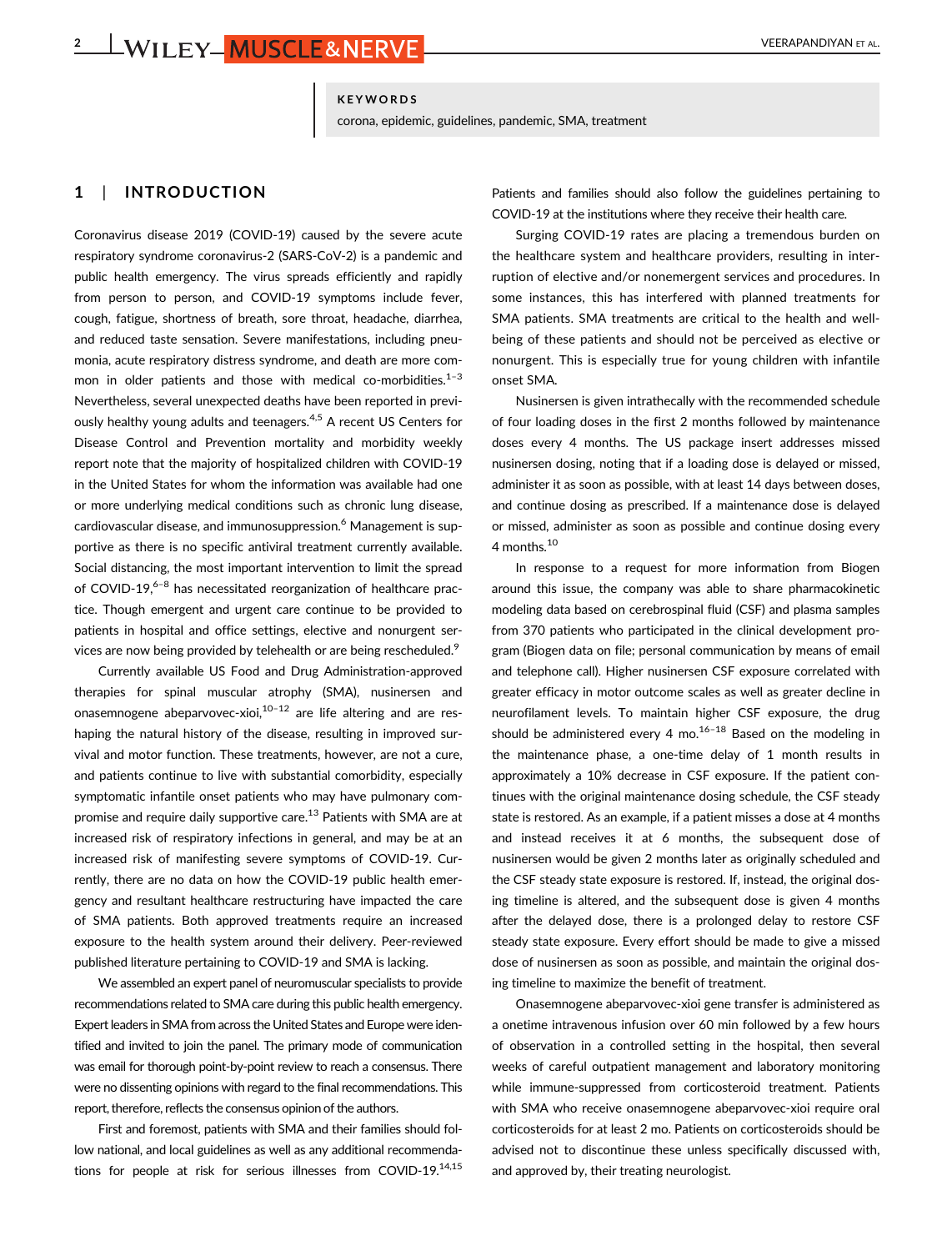Corticosteroid-treated patients and their families should be extravigilant in practicing social distancing and other recommended precautionary measures. Gene transfer therapy also necessitates frequent laboratory monitoring for liver function abnormalities, elevated troponin, and thrombocytopenia. Adjustments to the standard monitoring schedule should be made only after discussion with the treating neurologist. Alternate options, such as home blood draws and telemedicine visits, if clinically appropriate should be considered to minimize exposures.

SMA treatments require a team of dedicated healthcare personnel and a secure setting, which might be challenging during a pandemic. We strongly recommend that healthcare providers work collaboratively to avoid treatment delays. Early and uninterrupted treatment, particularly for children with infantile onset SMA, leads to better outcomes.<sup>16,18-20</sup> We emphasize that treatment decisions should be individualized and made cohesively between the patient, family, and healthcare provider, taking into account any geographicor institution-specific policies and precautions for COVID-19.

Insurance providers typically require standardized physical therapy assessments before and on a regular basis following or during treatment to document the impact of such treatment. We believe that these assessments should appropriately be deferred to minimize exposure of these fragile patients; partial functional assessments by means of telemedicine may be feasible in some care contexts. We recommend that coverage for nusinersen and onasemnogene abeparvovec-xioi should be provided without interruption even if formal clinical and physical therapy assessments are limited. Patients' neurologists may discuss these needs with third-party payers. The clinical urgency of ongoing physical, occupational, and speech therapies should be evaluated on a case-by-case basis and their suspension or continuation agreed upon between providers and their patients.

Newborn screening (NBS) programs have allowed presymptomatic identification and treatment of SMA patients, dramatically improving outcomes. $^{21}$  NBS for SMA is currently practiced or piloted in more than 30 states in the United States.<sup>22</sup> The full impact of the COVID-19 pandemic on the SMA NBS programs is unclear. However, this impact may include delay in implementing NBS programs in some states as healthcare resources are diverted; there may limited ability to arrange face to face patient evaluations and blood draws for testing while many medical practices severely limit in-person evaluations or transition to telehealth. $9$  We continue to recommend urgent evaluation of infants with SMA identified by NBS with rapid initiation of treatment while following the regional and institutional policies pertaining to the public health emergency and maximizing the safety of patients and caregivers.

In summary, the COVID-19 pandemic presents tremendous challenges to the healthcare community, and disease-specific recommendations are rapidly evolving. We emphasize that: • SMA treatments should not be considered elective and should not be delayed or interrupted if at all possible. • It is important to resume the original schedule of nusinersen after a delayed dose. • Standardized physical therapy assessments to maintain insurance coverage for SMA treatments should be flexible.

We recommend strict adherence to established policies pertaining to the COVID-19 response and recommend that healthcare providers work closely with local and institutional authorities to ensure timely and uninterrupted care for patients with SMA taking into account the potential risks of COVID-19 exposure.

#### AUTHOR DISCLOSURES

A.V. has served on advisory boards for Biogen, PTC therapeutics, and AveXis and serves as an associate editor for neuromuscular disorders at Medlink Neurology. A.V. serves as principal investigator and subinvestigator at Arkansas Children's Hospital for studies in DMD and SMA. A.M.C. serves on advisory boards for Sarepta, AveXis, Roche, and Acceleron. She serves on a DSMB (Catabasis) and serves as Sub-Investigator at Nationwide Children's Hospital for studies in DMD (Sarepta) and SMA (AveXis). R.S.F. has received personal compensation for activities with Ionis Pharmaceuticals, Biogen, AveXis, Capricor, Catabasis, Lilly, Roche, Novartis; and the SMA Foundation, SMA Europe and Cure SMA as a consultant or advisor. R.S.F. has received research support from Ionis Pharmaceuticals, Biogen, Lilly, Cytokinetics Sarepta, NIH, MDA, and Summit. K.A. serves as site principal investigator for AveXis RESTORE registry for SMA. K.D.M. serves as site principal investigator for AveXis RESTORE registry for SMA. K.D.M. receives research funding from NIH, CDC, Friedreich's ataxia research alliance, MDA. K.D.M. serves as site principal investigator for studies involving Sarepta, Retrotope, Reata, PTC, Italfarmaco, Santhera, Catabasis, CSL Behring, and BMS. E.C.S. has received research support and consulting fees from AveXis and Biogen. D.C. has served in advisory boards for AveXis, Biogen, PTC therapeutics, Genentech, and Sarepta. D.C. serves in medical advisory boards for Cure SMA, GBS-CIDP Foundation, and MGF. D.C. receives research funding from AveXis, Biogen, Fibrogen, PTC, Reveragen, and Sarepta. R.J.B. has received personal compensation for serving on the scientific advisory boards of Biogen and Sarepta. RJB has received research/grant support as principal investigator of studies from Acceleron, AveXis, Biogen, Capricor Catabasis, National Institutes of Health and National Institute of Neurological Disorders and Stroke, Pfizer, PTC, and Sarepta. J.A.P. has received compensation / research support from Biogen, AveXis, Genentech, Scholar Rock, Sarepta, and PTC. L.S. has received consulting fees from Roche, Biogen, AveXis, Cytokinetics, Audentes, Sarepta, Pfizer, Biphytis, PTC therapeutics, and Lupin. N.K. reports personal fees for participation in medical advisory boards for Audentes, AveXis, Biogen, Cytokinetics and Sarepta. MK has received support from Novartis and Biogen. V.K.R. has received support for consultation with Avexis, Biogen, Sarepta, and PTC therapeutics. J.F.B. reports consulting for Alexion, Audentes, AveXis, Biogen, Cytokinetics, Genentech, PTC Therapeutics, Sarepta, and WaVe and has received research funding as a site investigator from Alexion, AveXis, Biogen, CSL Behring, Cytokinetics, Fibrogen, Pfizer, PTC Therapeutics, Sarepta, Summit, and WaVe. E.M. has received funding as a member of advisory boards for SMA studies for AveXis, Biogen, Ionis Pharmaceuticals, Novartis, Scholar Rock and Roche. E.M. has served as principal investigator for Ionis Pharmaceuticals, Biogen, AveXis and Roche clinical trials. Has received funding from Famiglie